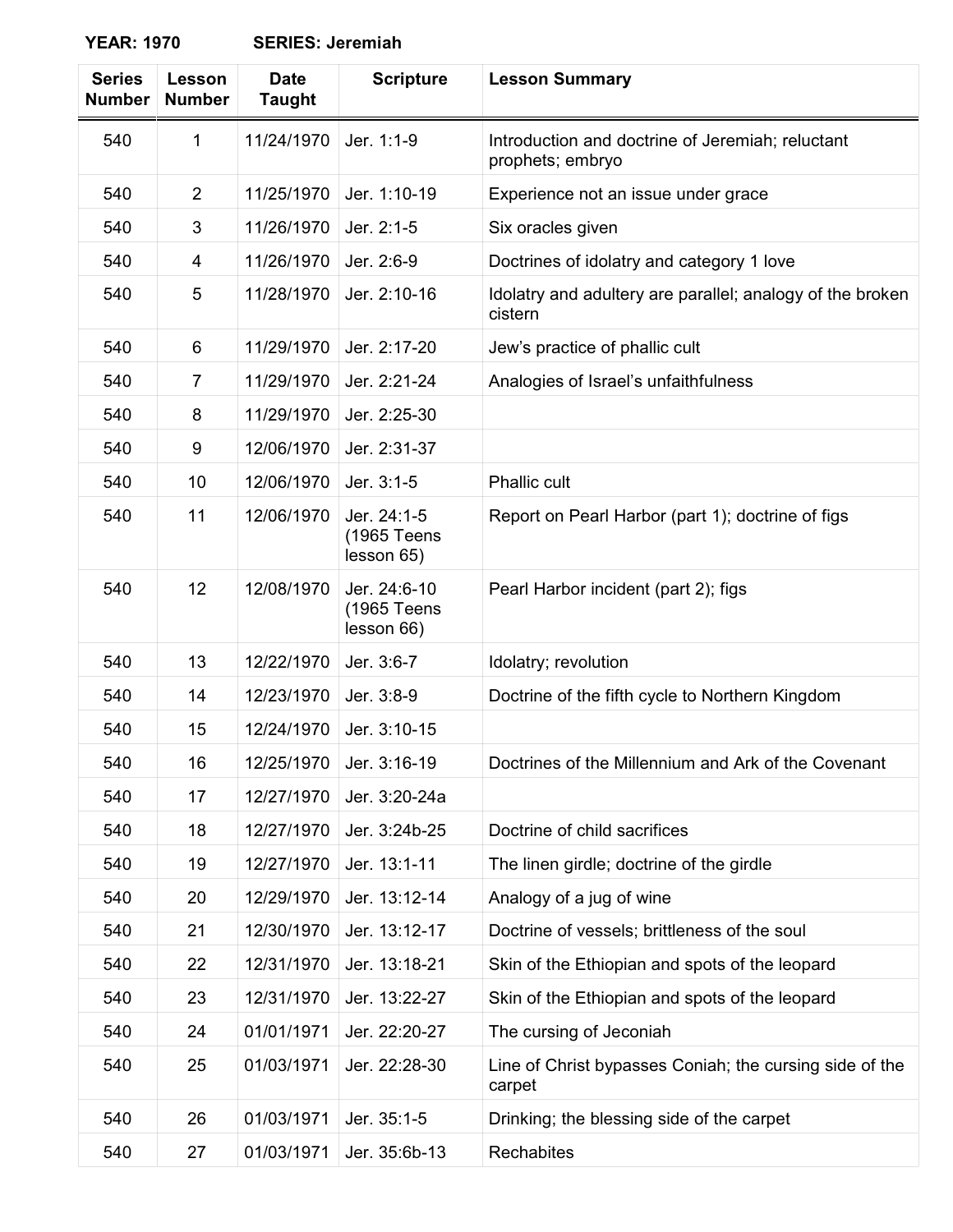| <b>Series</b><br><b>Number</b> | Lesson<br><b>Number</b> | <b>Date</b><br><b>Taught</b> | <b>Scripture</b>       | <b>Lesson Summary</b>                                       |
|--------------------------------|-------------------------|------------------------------|------------------------|-------------------------------------------------------------|
| 540                            | 28                      | 01/03/1971                   | Jer. 35:14-17          | Edification Complex of the Soul (ECS); Rechabites           |
| 540                            | 29                      | 01/07/1971                   | Jer. 35:18-19;<br>15:1 | Doctrine of category #1 love                                |
| 540                            | 30                      | 01/08/1971                   | Jer. 15:2-8            | Doctrine of Manasseh                                        |
| 540                            | 31                      | 01/10/1971                   | Jer. 15:10-14          | The Prophet's apostrophe to his mother                      |
| 540                            | 32                      | 01/10/1971                   | Jer. 15:15-17          | Doctrine of happiness                                       |
| 540                            | 33                      | 01/10/1971                   | Jer. 15:18-19          |                                                             |
| 540                            | 34                      | 01/12/1971                   | Jer. 15:20-16:2a       | Why was there no marriage?                                  |
| 540                            | 35                      | 01/14/1971                   | Jer. 16:2b-5           |                                                             |
| 540                            | 36                      | 01/15/1971                   | Jer. 16:6-9            |                                                             |
| 540                            | 37                      | 01/17/1971                   | Jer. 16:10-13          | American Heritage                                           |
| 540                            | 38                      | 01/17/1971                   | Jer. 16:14-18          | American Heritage                                           |
| 540                            | 39                      | 01/17/1971                   | Jer. 16:19-21          | American Heritage. Texas history; doctrine of<br>heathenism |
| 540                            | 40                      | 01/19/1971                   | Jer. 17:1-4            | American Heritage. Robert E. Lee                            |
| 540                            | 41                      | 01/21/1971                   | Jer. 17:5-10a          | Doctrine of emotion of the soul; Jeremiah's right<br>woman  |
| 540                            | 42                      | 01/22/1971                   | Jer. 17:10b-12         | Doctrines of emotion of the soul and category #1 love       |
| 540                            | 43                      | 01/24/1971                   | Jer. 17:12-13          |                                                             |
| 540                            | 44                      | 01/24/1971                   | Jer. 17:14-16          |                                                             |
| 540                            | 45                      | 01/24/1971                   | Jer. 17:17-22          |                                                             |
| 540                            | 46                      | 01/29/1970                   | Jer. 17:23             | Doctrine of the Sabbath; doctrine of Sabbaths               |
| 540                            | 47                      | 01/31/1971                   | Jer. 17:24-27          | Doctrine of emotions                                        |
| 540                            | 48                      | 01/31/1971                   | Jer. 19:1-5            | Doctrines of vessels; human sacrifice                       |
| 540                            | 49                      | 01/31/1971                   | Jer. 19:6-8            |                                                             |
| 540                            | 50                      | 02/02/1971                   | Jer. 19:9              |                                                             |
| 540                            | 51                      | 02/04/1971                   | Jer. 19:10-15          |                                                             |
| 540                            | 52                      | 02/05/1971                   | Jer. 20:1              | Introduction and review of Jeremiah's life and times        |
| 540                            | 53                      | 02/14/1971                   | Jer. 17:9              |                                                             |
| 540                            | 54                      | 02/14/1971                   | Jer. 17:9-10           | Emotion (breakthrough-Emotional Revolt)                     |
| 540                            | 55                      | 02/14/1971                   | Jer. 17:9-10           | Doctrine of the reins                                       |
| 540                            | 56                      | 02/16/1971                   | Jer. 17:10             | Doctrine of emotions (points 1-5) (detailed point 1)        |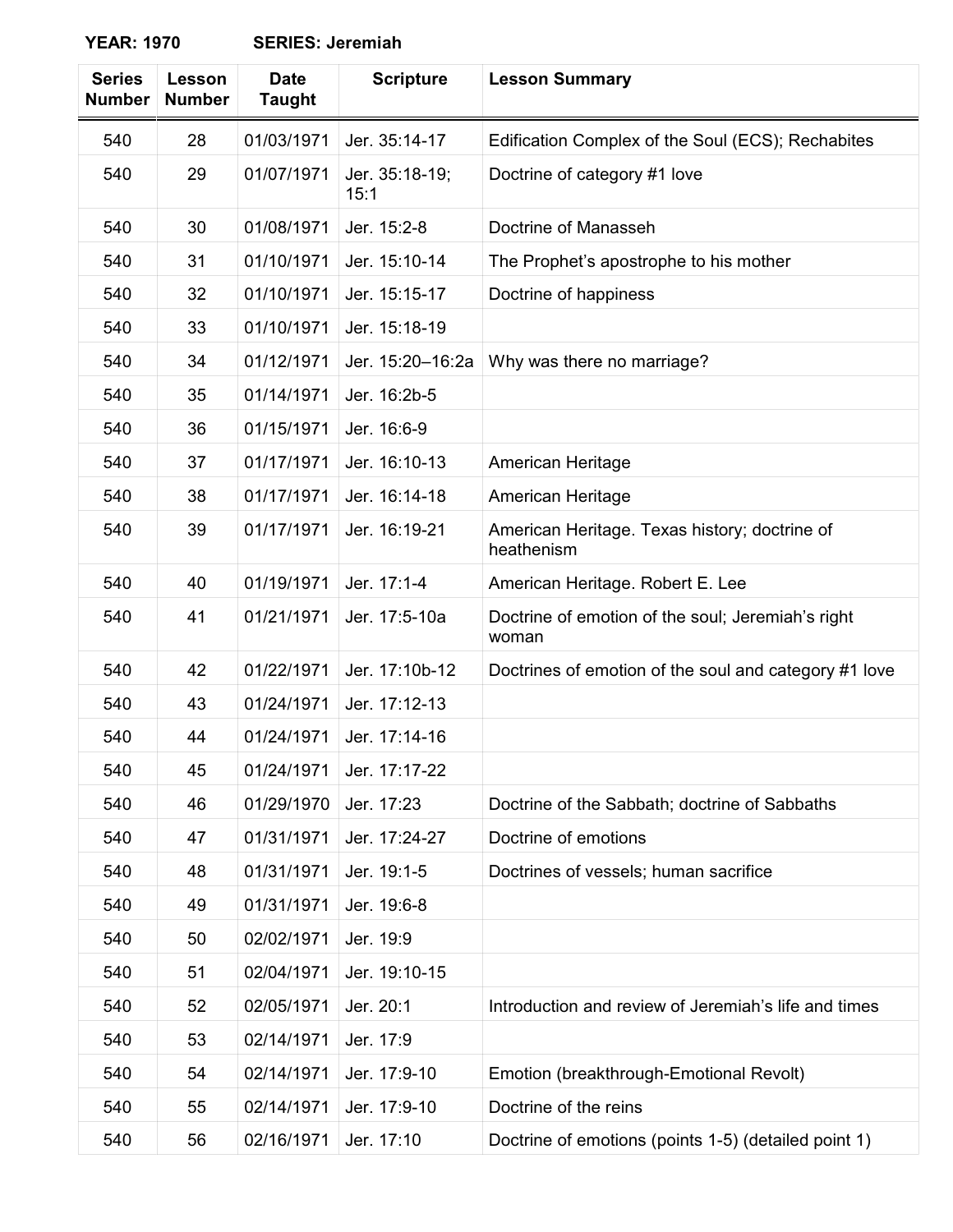| <b>Series</b><br><b>Number</b> | Lesson<br><b>Number</b> | <b>Date</b><br><b>Taught</b> | <b>Scripture</b>             | <b>Lesson Summary</b>                                                                                                             |
|--------------------------------|-------------------------|------------------------------|------------------------------|-----------------------------------------------------------------------------------------------------------------------------------|
| 540                            | 57                      | 02/18/1971                   | Jer. 17:10                   | Doctrine of emotions (point 2)                                                                                                    |
| 540                            | 58                      | 02/19/1971                   | Jer. 17:10-11                | Review of emotions of the soul                                                                                                    |
| 540                            | 59                      | 02/21/1971                   | Jer. 20:1-6                  | Opposition to religion; fifth cycle of discipline                                                                                 |
| 540                            | 60                      | 02/21/1971                   | Jer. 20:7-9                  | Opposition in and apostasy of Jeremiah's congregation                                                                             |
| 540                            | 61                      | 02/21/1971                   | Jer. 20:9b-11                | Opposition of Jeremiah's congregation                                                                                             |
| 540                            | 62                      | 02/28/1971                   | Jer. 20:12                   | Doctrine of the emotion of the soul                                                                                               |
| 540                            | 63                      | 02/28/1971                   | Jer. 20:12                   | Doctrine of emotion; doctrine of the heart                                                                                        |
| 540                            | 64                      | 03/02/1971                   | 2 Pet. 2:17-19               | Emotional revolt of unbelievers; false teachers and<br>their converts                                                             |
| 540                            | 65                      | 03/04/1971                   | 2 Pet. 2:19-20               | Review; emotional revolt of believers and unbelievers                                                                             |
| 540                            | 66                      | 03/05/1971                   | 2 Pet. 2:21-22               |                                                                                                                                   |
| 540                            | 67                      | 03/07/1971                   | Rom. 6:16                    | <b>Emotional revolt</b>                                                                                                           |
| 540                            | 68                      | 03/07/1971                   | Rom. 6:17-19a                |                                                                                                                                   |
| 540                            | 69                      | 03/07/1971                   | Rom. 6:19b-23;<br>Jer. 20:12 | Causes of suffering; doctrine of pressure                                                                                         |
| 540                            | 70                      | 03/12/1971                   | Jer. 20:12                   | Doctrine of the heart                                                                                                             |
| 540                            | 71                      | 03/14/1971                   | Jer. 20:13-18                |                                                                                                                                   |
| 540                            | 72                      | 03/14/1971                   | Ex. 20:1-2                   | Ten Commandments Special #1; introduction to ten<br>commandments; doctrine of human freedom                                       |
| 540                            | 73                      | 03/14/1971                   | Ex. 20:3                     | Ten Commandments Special #2; doctrine of idolatry;<br>ten commandments                                                            |
| 540                            | 74                      | 03/16/1971                   | Ex. 20:4-6                   | Ten Commandments Special #3; doctrine of the fourth<br>generation curse                                                           |
| 540                            | 75                      | 03/18/1971                   | Jer. 11:14-15;<br>Ex. 20:7-8 | Ten Commandments Special #4; doctrine of the<br>Sabbath                                                                           |
| 540                            | 76                      | 03/19/1971                   | Ex. 20:9-13                  | Ten Commandments Special #5; General LeMay<br>interview; ecology and hippies; authority in the home,<br>city and nation; homicide |
| 540                            | 77                      | 03/21/1971                   | Ex. 20:14-17                 | Ten Commandments Special #6; doctrine of adultery                                                                                 |
| 540                            | 78                      | 03/21/1971                   | Jer. 11:1-4                  | Ten Commandments Special #7                                                                                                       |
| 540                            | 79                      | 03/21/1971                   | Jer. 11:5-9                  | Ten Commandments Special #8; doctrine of conspiracy                                                                               |
| 540                            | 80                      | 03/26/1971                   | Jer. 11:10-14                | Ten Commandments Special #9; doctrine of liberty or<br>freedom                                                                    |
| 540                            | 81                      | 03/28/1971                   | Jer. 11:15a                  | Ten Commandments Special #10; the conspiracy<br>against Jeremiah                                                                  |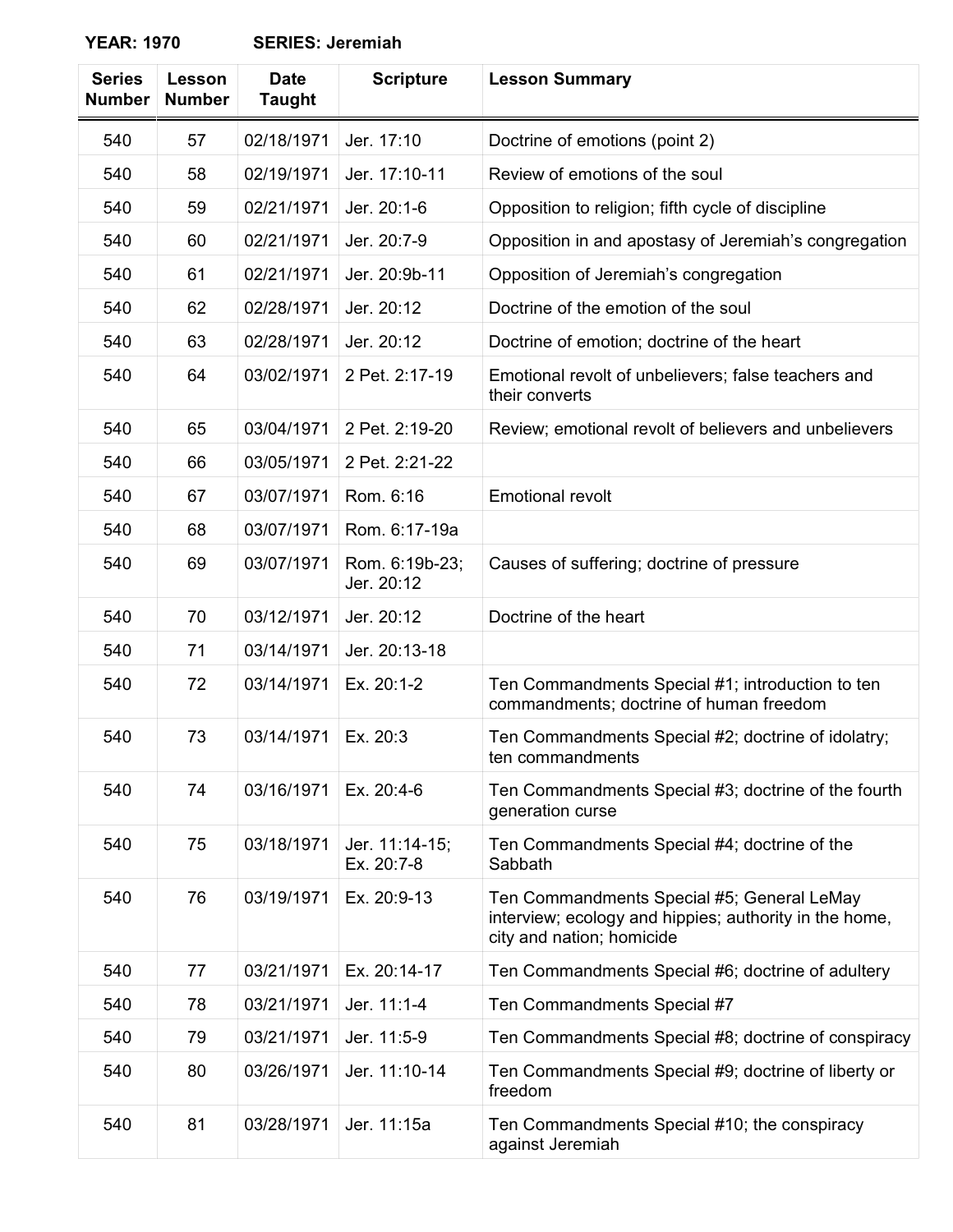| <b>Series</b><br><b>Number</b> | Lesson<br><b>Number</b> | <b>Date</b><br><b>Taught</b> | <b>Scripture</b>                          | <b>Lesson Summary</b>                                                                     |
|--------------------------------|-------------------------|------------------------------|-------------------------------------------|-------------------------------------------------------------------------------------------|
| 540                            | 82                      | 03/28/1971                   | Jer. 11:15-16                             | Ten Commandments Special #11; the prosperous olive<br>tree; doctrine of voice in Jeremiah |
| 540                            | 83                      | 03/28/1971                   | Jer. 11:17                                | Ten Commandments Special #12; fifth cycle to<br>Southern and Northern Kingdoms            |
| 540                            | 84                      | 03/30/1971                   | Jer. 11:18-20a                            | Anathoth conspiracy                                                                       |
| 540                            | 85                      | 04/01/1971                   | Jer. 11:20                                | Doctrines of reins and emotional revolt (part 1)                                          |
| 540                            | 86                      | 04/02/1971                   | Jer. 11:20                                | Doctrines of emotional revolt (part 2) and the heart                                      |
| 540                            | 87                      | 04/04/1971                   | Jer. 11:21-23                             | Conspiracy in Anathoth                                                                    |
| 540                            | 88                      | 04/04/1971                   | Jer. 12:1                                 | Why the wicked prosper; long hair and hippies                                             |
| 540                            | 89                      | 04/04/1971                   | Jer. 12:2-3                               |                                                                                           |
| 540                            | 90                      | 04/06/1971                   | Jer. 12:4-5                               | Shameful nation - "A nation with our head hanging<br>down"                                |
| 540                            | 91                      | 04/08/1971                   | Jer. 12:6-7a                              |                                                                                           |
| 540                            | 92                      | 04/09/1971                   | Jer. 12:8-9                               | Doctrine of Jeremiah's right woman; doctrine of the<br>voice in Jerusalem                 |
| 540                            | 93                      | 04/11/1971                   | Jer. 12:10                                | Doctrine of the vineyard                                                                  |
| 540                            | 94                      | 04/11/1971                   | Jer. 12:11                                | The conspiracy in Judah                                                                   |
| 540                            | 95                      | 04/11/1971                   | Jer. 12.12-13                             | Principle of military establishment in a nation; principle<br>of economy                  |
| 540                            | 96                      | 04/13/1971                   | Jer. 12:14-15                             | Israel a target for anti-Semitism; doctrine of anti-<br>Semitism                          |
| 540                            | 97                      | 04/15/1971                   | Jer. 12:16-17;<br>34:1                    |                                                                                           |
| 540                            | 98                      | 04/16/1971                   | Jer. 34:1                                 | Isagogics of the siege of Jerusalem                                                       |
| 540                            | 99                      | 04/18/1971                   | Jer. 34:2                                 | <b>Isagogics of Zedekiah</b>                                                              |
| 540                            | 100                     | 04/18/1971                   | Jer. 34:3-5                               |                                                                                           |
| 540                            | 101                     | 04/18/1971                   | Jer. 34:6-7;<br>2 Chron. 36:11-<br>13, 21 | Doctrine of the military                                                                  |
| 540                            | 102                     | 04/20/1971                   | Jer. 34:8-12                              |                                                                                           |
| 540                            | 103                     | 04/22/1971                   | Jer. 34:13-16                             |                                                                                           |
| 540                            | 104                     | 04/27/1971                   | Jer. 34:17-22                             |                                                                                           |
| 540                            | 105                     | 04/29/1971                   | Jer. 39:1-3                               | Study of Chaldean military VIP's                                                          |
| 540                            | 106                     | 04/30/1971                   | Jer. 39:4-7                               | Summary of Zedekiah                                                                       |
| 540                            | 107                     | 05/02/1971                   | Jer. 39:8-10                              |                                                                                           |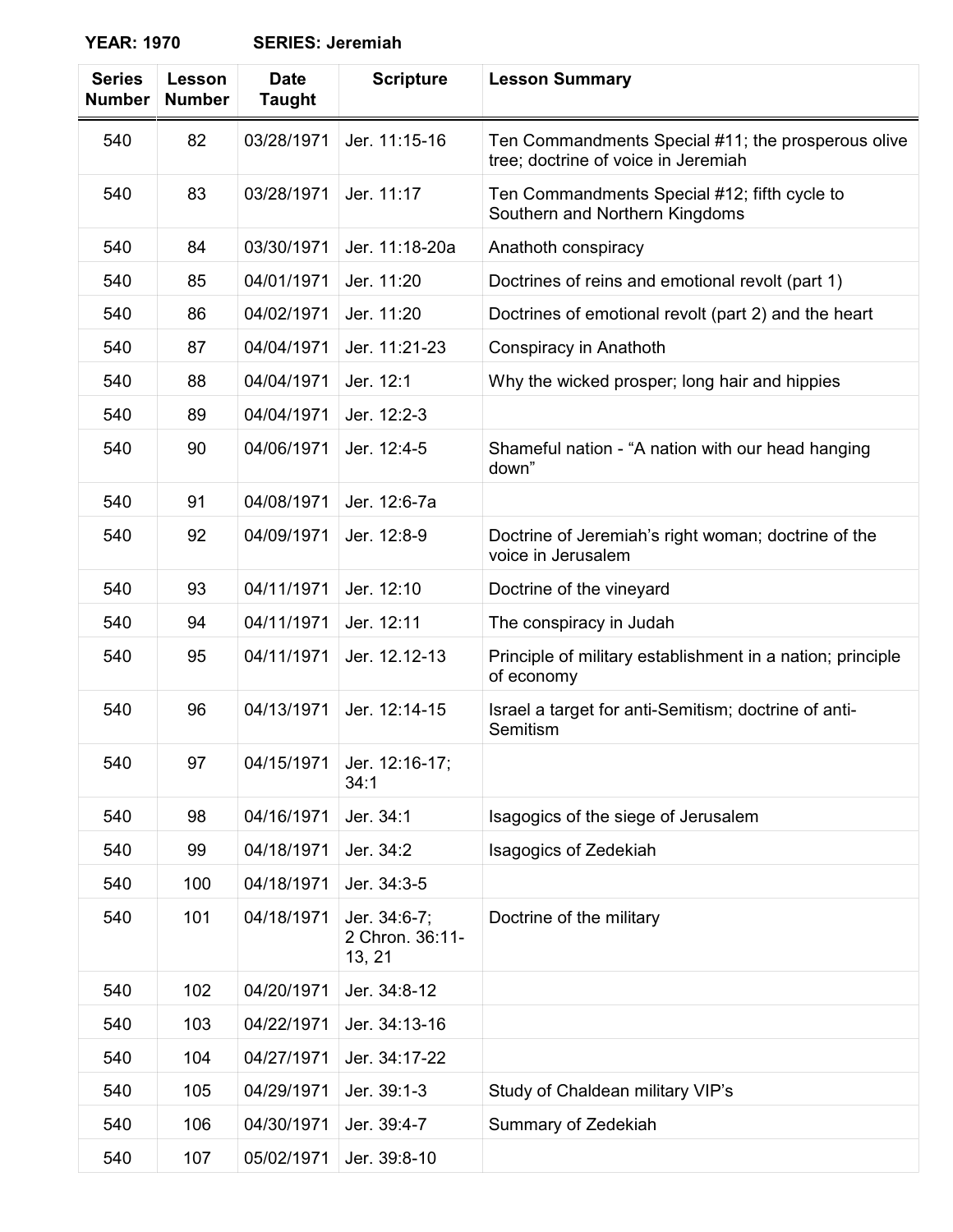| <b>Series</b><br><b>Number</b> | Lesson<br><b>Number</b> | <b>Date</b><br><b>Taught</b> | <b>Scripture</b>              | <b>Lesson Summary</b>                                                                                  |
|--------------------------------|-------------------------|------------------------------|-------------------------------|--------------------------------------------------------------------------------------------------------|
| 540                            | 108                     | 05/02/1971                   | Jer. 39:11-18                 | Happiness interlude in Jerusalem                                                                       |
| 540                            | 109                     | 05/02/1971                   | Jer. 40:1-2;<br>$15:7-12$     | Jeremiah witnesses the death of his right woman; his<br>iron in the soul is the basis for his survival |
| 540                            | 110                     | 05/04/1971                   | Jer. 40:3-4                   | Nebuzaradan's objective evaluation of the fall of Judah;<br>Jeremiah's second release                  |
| 540                            | 111                     | 05/06/1971                   | Jer. 40:5-6                   | Jeremiah returns to Mizpah                                                                             |
| 540                            | 112                     | 05/07/1971                   | Jer. 40:7-9                   | Isagogics of Ishmael                                                                                   |
| 540                            | 113                     | 05/09/1971                   | Jer. 40:9-16                  |                                                                                                        |
| 540                            | 114                     | 05/16/1971                   | Jer. 41:1                     |                                                                                                        |
| 540                            | 115                     | 05/16/1971                   | Jer. 41:2                     | Doctrine of murder                                                                                     |
| 540                            | 116                     | 05/16/1971                   | Jer. 41:2; via<br>Neh. 4:7-18 |                                                                                                        |
| 540                            | 117                     | 05/18/1971                   | Jer. 41:3                     | The palace massacre; doctrine of authority, conspiracy<br>and revolution                               |
| 540                            | 118                     | 05/20/1971                   | Jer. 41:4-8                   | Second massacre in Mizpah                                                                              |
| 540                            | 119                     | 05/21/1971                   | Jer. 41:9-15                  | Establishment army vs. revolutionary army                                                              |
| 540                            | 120                     | 05/23/1971                   | Jer. 41:16-18                 | Principle of the military in a national entity                                                         |
| 540                            | 121                     | 05/23/1971                   | Jer. 3:13                     | Rebound                                                                                                |
| 540                            | 122                     | 05/23/1971                   | Phil. 3:13                    | Rebound (continued)                                                                                    |
| 540                            | 123                     | 05/27/1971                   | Jer. 42:1-6                   |                                                                                                        |
| 540                            | 124                     | 05/28/1971                   | Jer. 42:7-10a                 | Edification complex of the soul (ECS)                                                                  |
| 540                            | 125                     | 05/30/1971                   | Jer. 42:10                    | Doctrines of grace apparatus for perception (GAP) and<br>repentance                                    |
| 540                            | 126                     | 05/30/1971                   | Jer. 42:11-14                 |                                                                                                        |
| 540                            | 127                     | 05/30/1971                   | Jer. 42:14-17                 |                                                                                                        |
| 540                            | 128                     | 06/02/1971                   | Jer. 42:18-19                 |                                                                                                        |
| 540                            | 129                     | 06/09/1971                   | Jer. 42:20                    | Doctrine of emotions                                                                                   |
| 540                            | 130                     | 06/16/1971                   | Jer. 43:1-4                   |                                                                                                        |
| 540                            | 131                     | 06/23/1971                   | Jer. 43:5-12                  |                                                                                                        |
| 540                            | 132                     | 06/30/1971                   | Heb. 5:10-6:6                 |                                                                                                        |
| 540                            | 133                     | 07/07/1971                   | Jer. 43:12-44:3               |                                                                                                        |
| 540                            | 134                     | 07/14/1971                   | Jer. 44:4-6                   | Doctrine of idolatry: from edification complex to<br>apostasy                                          |